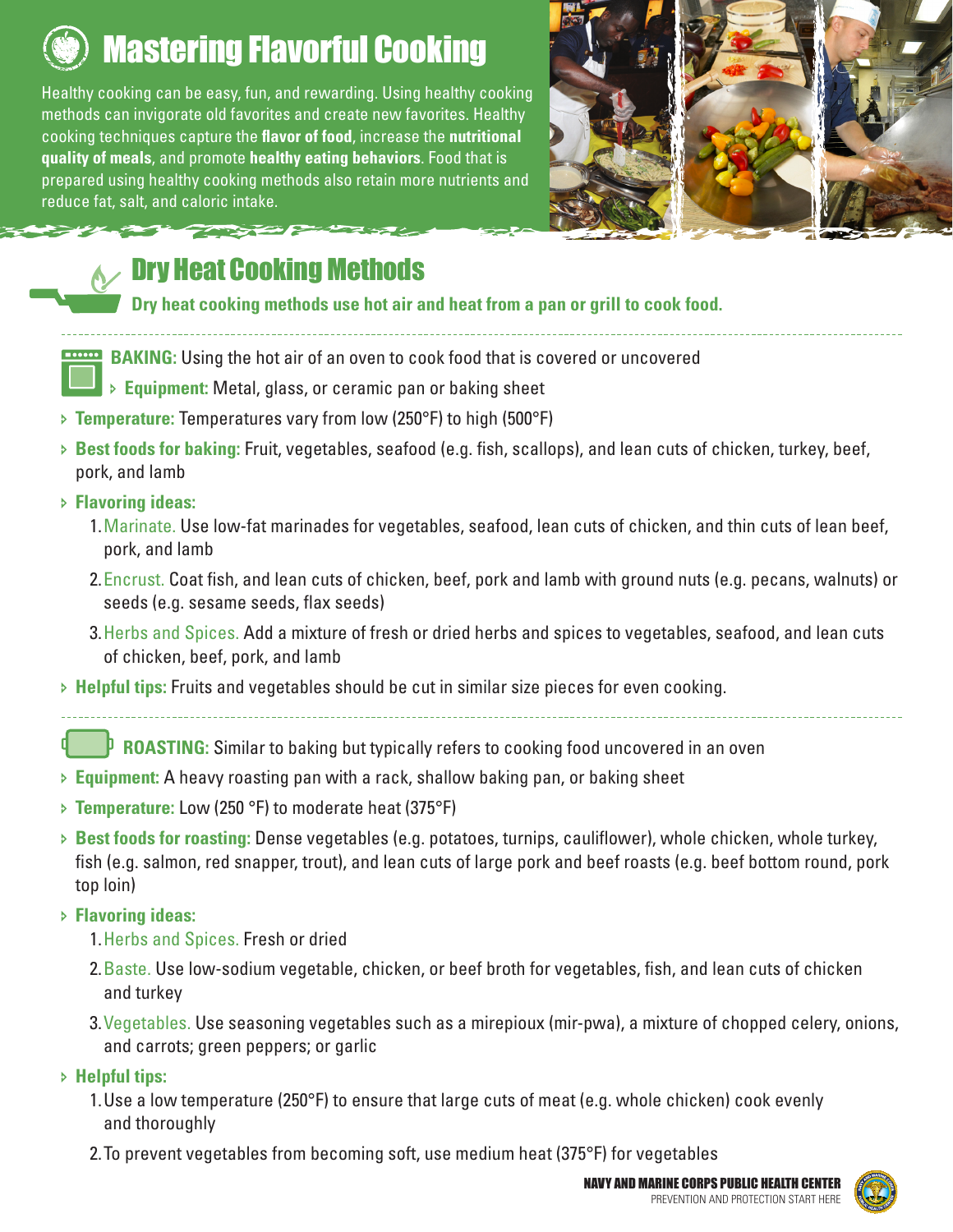#### 6 6 6 **BROILING:** Cooking food directly underneath very high heat for a short length of time

- Ð **Equipment:** A broil pan
- Ð **Temperature:** 500°F
- Ð **Best foods for broiling:** Fish and thin, lean cuts of beef, chicken, lamb, and pork
- Ð **Flavoring ideas:**
	- 1.Herbs and Spices. Use fresh or dried herbs and spices to season food
	- 2.Marinate. Use low-fat marinades for fish and thin, lean cuts of beef, chicken, lamb, and pork
- Ð **Helpful tips:** To control the cooking time, adjust the distance of the food from the heat as opposed to adjusting the temperature



**GRILLING:** Similar to broiling but food items are cooked over the flame. The heat can be direct or indirect. Indirect heat requires a closed covered grill, allowing hot air to circulate the food. Direct heat refers to cooking food directly on a grill uncovered

- Ð **Equipment:** Gas or charcoal grill
- Ð **Best foods for grilling:** Vegetables, fruit, fish and lean cuts of chicken, turkey, beef, and pork
- Ð **Flavoring ideas:**
	- 1.Herbs and Spices. Use as meat rubs
	- 2.Marinate. Use low-fat marinades for vegetables, and lean cuts of chicken, turkey, beef, and pork
	- 3.Cedar Wood Plank. Use to infuse a smoky wood flavor to fish

**SAUTÉ/STIR FRY:** Sautéing and stir frying are fast cooking methods. Sautéing requires the constant flipping food over high heat. Stir-frying refers to frequently stirring food over medium high to high heat

- Ð **Equipment:** For sautéing use a skillet or sauté pan; for stir-frying use a wok or large skillet. For both methods, the cooking pan should be coated with a cooking spray or a healthy cooking oil with a high smoke point (e.g. olive oil, canola oil)
- Ð **Temperature:** Hot enough for the coated pan to sizzle
- Ð **Best foods for sautéing & stir frying:** Tender vegetables (e.g. asparagus, sugar snap peas, bok choy), tofu, and thin cuts of lean chicken, beef, and pork
- Ð **Flavoring ideas:**

**Constitution of the Constitution** 

- 1.Broth. Use low-sodium vegetable, chicken, or beef broth
- 2.Wine. Use red or white dry wine
- 3.Balsamic or Sherry Vinegar
- Ð **Helpful tip:** If the cooking heat is too low, the vegetables will release liquids and steam as oppose to sautéing or stir frying

**Contract of Contract of**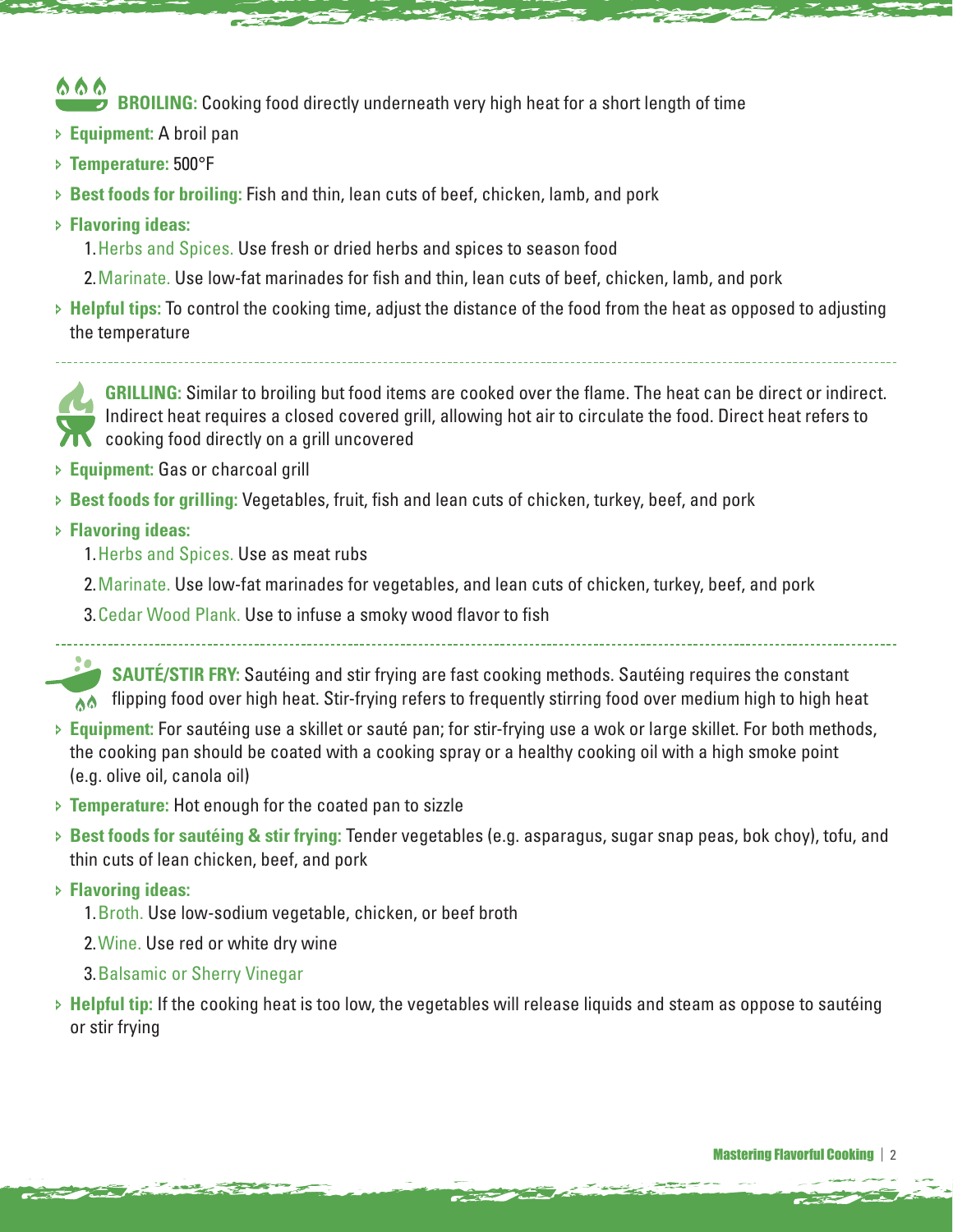

### Moist Heat Cooking Methods

**Moist heat cooking methods use a liquid or steam to cook food.**



- Ð **Equipment:** A large pan for boiling and a bowl for ice water
- Ð **Temperature:** Boiling (212°F) and ice water (32°F)
- Ð **Best foods for blanching:** Vegetables
- Ð **Flavoring ideas:**
	- 1.Herbs and Spices. Toss with cooled vegetables
	- 2.Balsamic Vinegar. Drizzle over cooled vegetables

**BRAISING:** Slowly simmers food that is partially submerged in a liquid. Typically consists of two steps: a browning process followed by a slow simmer. Braising can be done on the stove or in the oven

- Ð **Equipment:** A deep and heavy pot with a tight fitting lid (e.g. a Dutch oven)
- Ð **Temperature:** Use medium high heat (approx. 375°F) to brown the food items. Braise the food items on a low heat (200°F - 250°F)
- Ð **Best foods for braising:** Firm vegetables (e.g. sweet potatoes, carrots, winter squash) and lean cuts of inexpensive beef roasts (e.g. bottom round), pork roasts (pork shoulder), and lamb shank
- Ð **Flavoring ideas:**

**Contract of the Contract of the Contract of the Contract of the Contract of the Contract of the Contract of the Contract of the Contract of the Contract of the Contract of the Contract of the Contract of the Contract of t** 

- 1.Creative combination of liquids. Combine cooking liquids such as vegetable broth and wine or beef broth and pureed tomatoes
- 2.Herbs and Spices. Fresh or dried
- 3.Salsa. Smother lean cuts of inexpensive beef, pork, and lamb in red or green salsa
- Ð **Helpful tip:** Braising is not recommended for tender cuts of meat (e.g. chicken breast, pork chops) that are prone to drying out.

**Contract of Contract of** 

**POACHING:** Submerging a food item in a liquid until its completely cooked

- Ð **Equipment:** A large cooking pan or pot with a lid
- Ð **Temperature:** Below boiling (160-180°F)
- Ð **Best foods to poach:** Fish, chicken breast, and eggs
- Ð **Flavoring ideas:** Flavorful liquids. Use low-sodium vegetable, chicken, or beef broth or vinegar